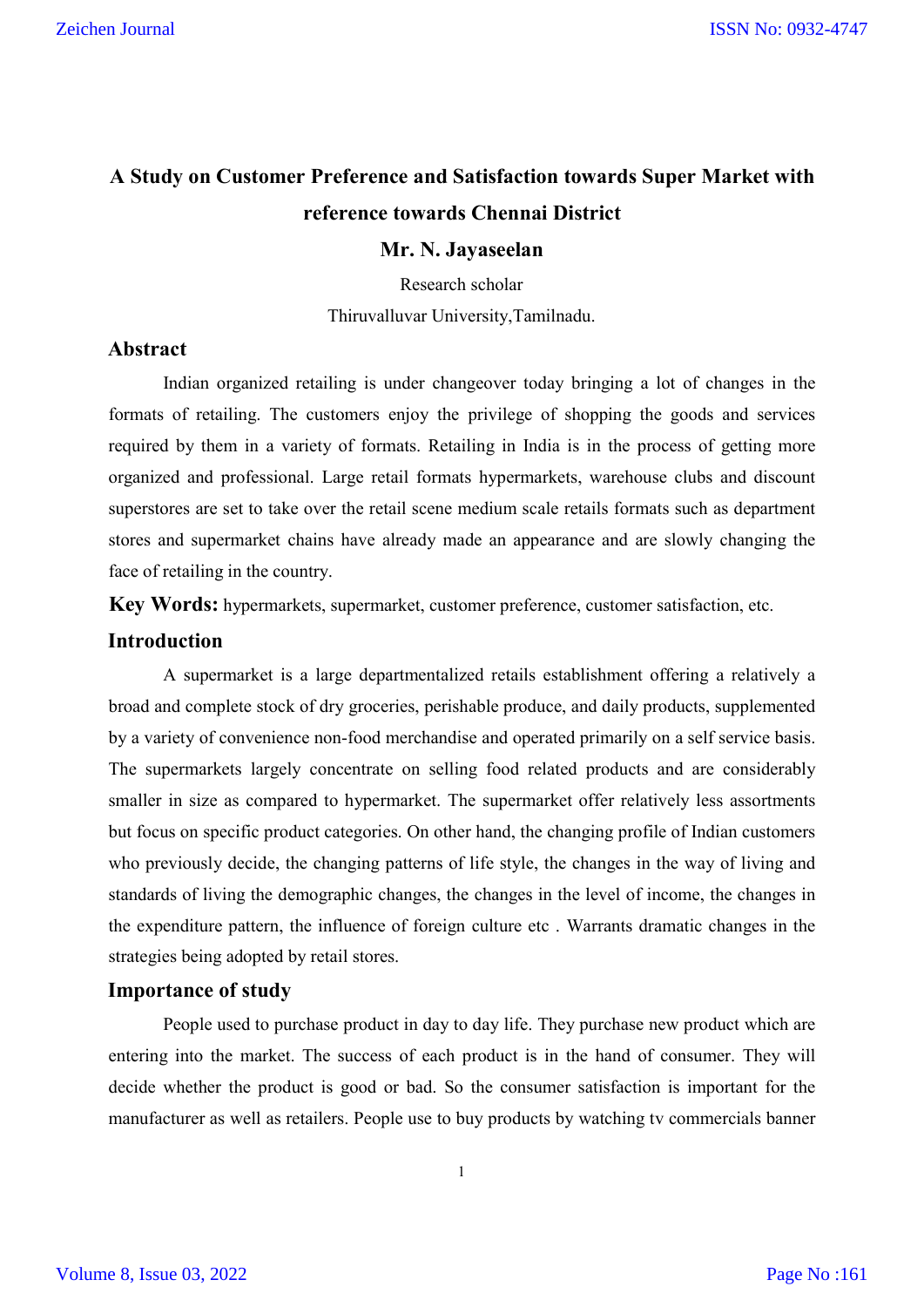ads, billboards, logos and product promotion. Through this study, researcher wishes to provide valuable insight to the marketers on the customer preference and customer satisfaction. And the main thing is that the attitude towards the consumer. They should behave gently to the customers while buying the product. Then only the customer will buy the product from the particular shop.

## **Scope of the study**

The study will help us to understand customers, preference and their needs expected from the business owners. This study will not only help me as a student but also to know the current customer satisfaction, preference and problems of the customer that they are facing today. This study will be effective for the survey of the supermarket and as well as manufacturers. According to this study we can know about the customer needs and wants taste and preferences that they are facing day today.

#### **Review of literature**

Retail modernization in developing countries and its effect on the broader food system has been a major focus of research since the early 2010s. The most visible banner for this work has been the "supermarket revolution". Supermarkets existed in Latin America from at least the 1960s1 , but began to grow much more rapidly in that region during the economic boom and opening to Foreign Direct Investment (FDI) of the 1990s. Growth began later in East/Southeast Asia and Central Europe, followed by selected countries of Africa (Reardon et al, 2014). This growth, together with new procurement practices that the firms work to apply, has lead to a rash of studies attempting to document and anticipate the impacts of these firms on existing actors in the food system, and to draw policy implications for governments and donors. Sector is very strong enough with the private sector to meet the requirements of consumers. There are several contenders for the title of the Most Important Change in British Life over the last forty years. The universal use of the car; the spread of Information Technology; television; widespread higher education; and the subject of this article - the revolution in the way in which the British public's daily needs are met. Let us go back and look at the way our needs were supplied a generation ago. It helps to be, as the writer of this article is, old enough to remember the way things were. The basis of the system was the small shop, either in a town centre or on a street corner. There were an enormous number of these; Oldham, in Lancashire, had a shop for every 41 residents. If it was a greengrocery store, the proprietor would go early each morning to see what was available in the local wholesale market. The goods he bought would be displayed in the shop,

2

Volume 8, Issue 03, 2022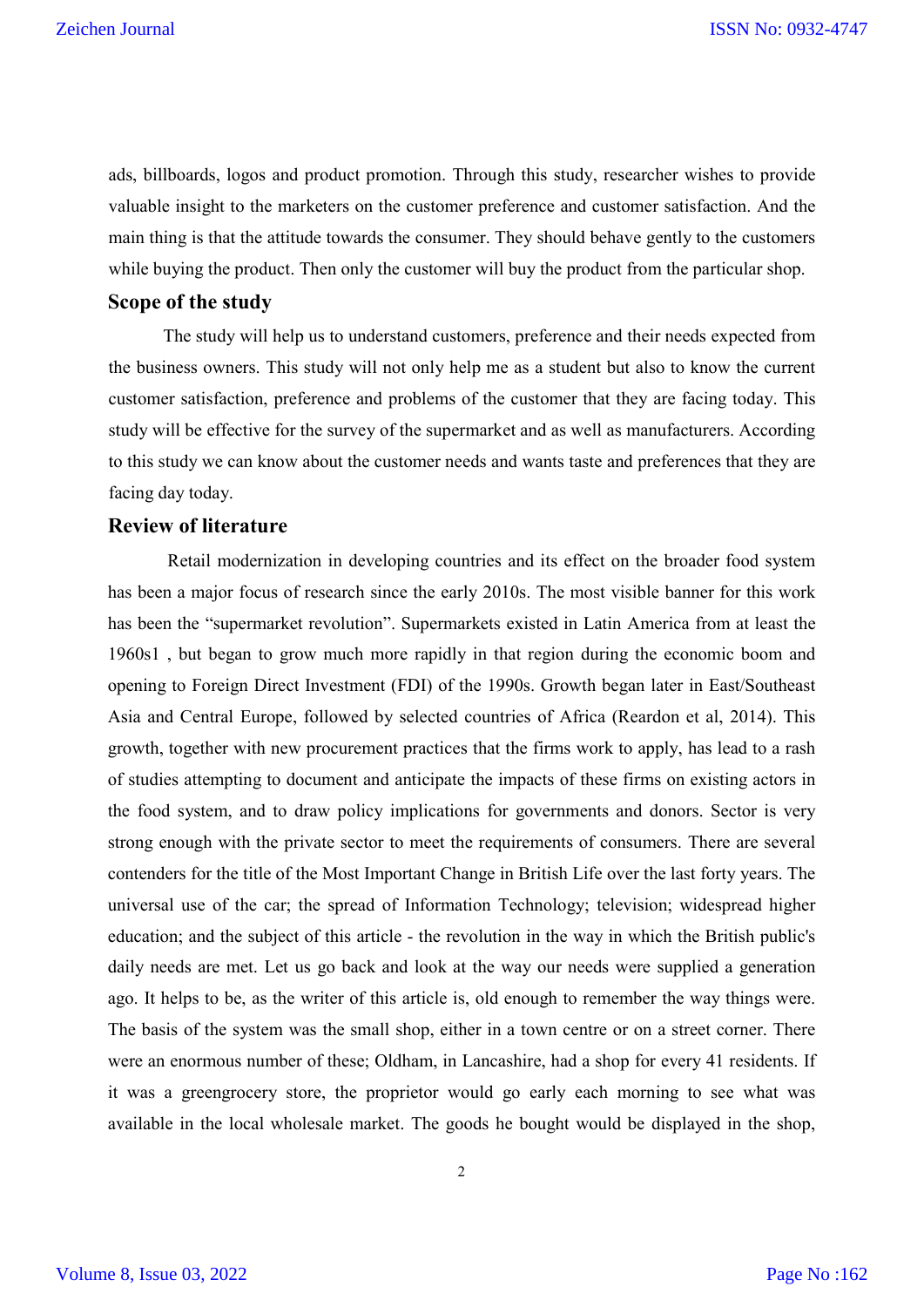and that would he the range available. Retail trade took place under the shadow of Second-World-War rationing, only recently lifted, and the balance of advantage was in the shopkeeper's favour: hours were short, and service left - shall we say - something to be desired. It was a situation open for reform.

The reform came with the concept of the open shelves. This was not new; old photographs of nineteenth century American country stores show people taking the goods off the shelves and taking them to the clerk to pay for them. It was enlarged in the 1920s when an American store-keeper realized that the public could be let into the stock-room and would not create havoc but would instead take their baskets in orderly fashion to a check-out and queue to pay their bills. In the 1950s a British entrepreneur, Jack Cohen, was among the first shopkeepers to convert his shops to this idea. They were ordinary small shops in suburban shopping parades, and were soon outgrown in favour of large free standing sheds; but, interestingly, that idea is coming back as the big chains realize that there is still spending power to be tapped in town centers and 'mini-markets' reappear. Cohen's shops became the Tesco chain and recently it has overtaken its arch-rival Sainsbury's to become Britain's largest supermarket chain with 16.8 per cent of the market.

#### **Objectives of the study:**

- 1. To study the personal profile of the respondents.
- 2. To study the factors influencing the respondents preferences and satisfaction towards Supermarket in Chennai district.
- 3. To offer suggestions relating to the study

### **Research methodology**

The following methodology is used in the study:

- (i) Study area : The study area is Chennai district
- (ii) Sampling Procedure Convenient sampling method is followed
- (iii) Tools used: Percentage analysis, Chi-square analysis.
- (iv) Sources of data Both primary and secondary data is used for the study.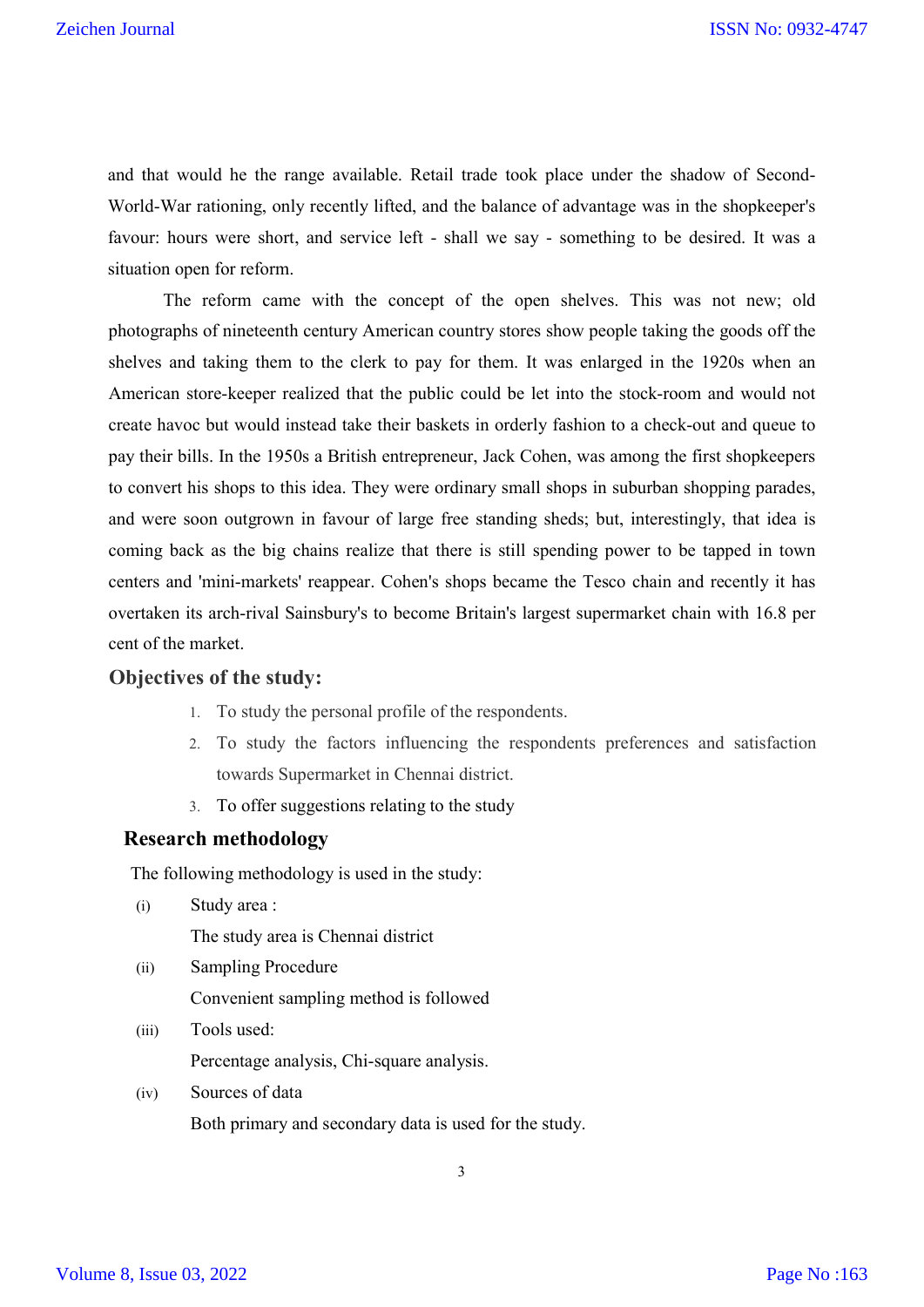## **Data analysis**

 A study was started during in the month of Dec 2021 by collecting information from the customers of supermarket in Chennai district. The structured questionnaire is used for collecting the data. The sample size is 120 respondents. In this study collected data to find the average of the respondents and to find the percentage in given respondents.

| SL.NO          | <b>FACTORS</b>         | <b>OPTIONS</b>      | <b>NO.OF RESPONDANTS</b> | <b>PERCENTAGE</b> |
|----------------|------------------------|---------------------|--------------------------|-------------------|
| 1              | <b>GENDER</b>          | <b>MALE</b>         | 64                       | 53.3              |
|                |                        | <b>FEMALE</b>       | 56                       | 46.7              |
| $\overline{2}$ | AGE                    | <b>UP TO 20</b>     | 14                       | 11.7              |
|                |                        | $21 - 40$           | 48                       | 40.0              |
|                |                        | $41 - 60$           | $\overline{31}$          | 25.8              |
|                |                        | <b>60 AND ABOVE</b> | 27                       | 22.5              |
| $\overline{3}$ | <b>EDUCATION</b>       | <b>SCHOOL</b>       | 36                       | 30.0              |
|                |                        | <b>UNDER</b>        | 45                       | 37.5              |
|                |                        | <b>GRADUATE</b>     |                          |                   |
|                |                        | <b>POST</b>         | 17                       | 14.2              |
|                |                        | <b>GRADUATE</b>     |                          |                   |
|                |                        | <b>PROFESSIONAL</b> | 22                       | 18.3              |
|                |                        | <b>LEVEL</b>        |                          |                   |
| $\overline{4}$ | <b>OCCUPATION</b>      | <b>AGRICULTURE</b>  | 19                       | 15.8              |
|                |                        | <b>BUSINESS</b>     | 14                       | $\overline{11.7}$ |
|                |                        | <b>EMPLOYEE</b>     | $\overline{53}$          | 44.2              |
|                |                        | <b>PROFESSIONAL</b> | 13                       | 10.8              |
|                |                        | <b>OTHERS</b>       | 21                       | 17.5              |
| $\overline{5}$ | <b>MATRITAL</b>        | <b>MARRIED</b>      | 66                       | $\overline{55.0}$ |
|                | <b>STATUS</b>          | <b>UNMARRIED</b>    | $\overline{54}$          | 45.0              |
| $\overline{6}$ | <b>TYPES OF FAMILY</b> | <b>JOINT</b>        | 11                       | 9.2               |
|                |                        | <b>NUCLEAR</b>      | 109                      | 90.8              |
| $\overline{7}$ | <b>SIZE OF FAMILY</b>  | $3 - 5$             | 109                      | 90.8              |
|                |                        | <b>5 AND ABOVE</b>  | $\overline{11}$          | $\overline{9.2}$  |
| $8\,$          | <b>MEMBERS</b><br>OF   | 1                   | 92                       | 76.7              |
|                | <b>FAMILY</b>          | $\mathfrak{D}$      | 25                       | 20.8              |
|                |                        | 3 AND ABOVE         | $\overline{\mathbf{3}}$  | 2.5               |

**Table No: 1 Table showing the Personal factors of the respondents:** 

4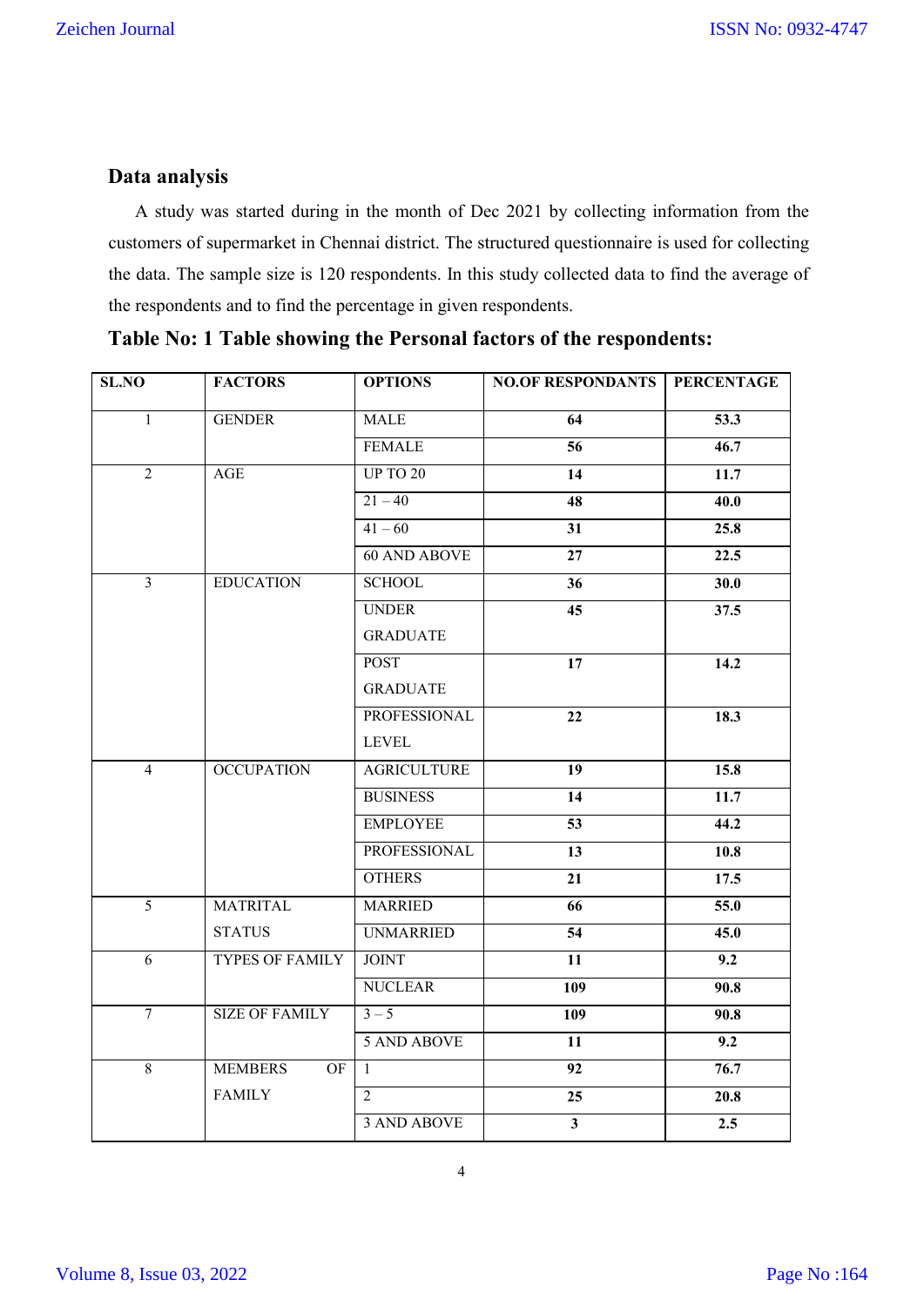| 9 |       | FAMILY INCOME   LESS |                 | <b>THAN</b> | 13 | 10.8 |
|---|-------|----------------------|-----------------|-------------|----|------|
|   | (P.M) |                      | 20000           |             |    |      |
|   |       |                      | $20000 - 30000$ |             | 91 | 75.8 |
|   |       |                      | $30000 - 40000$ |             |    | 6.7  |
|   |       |                      | 40000 AND       |             |    | 6.7  |
|   |       |                      | <b>ABOVE</b>    |             |    |      |

From the table no: 1. It is found that, personal factors such as age, educational qualification, marital status, type of family, number of earning members of the respondents are taken for the study , it can be inferred that majority respondents 53.3% were male respondents,46.7% of respondents in age group between 21 to 40 years, 40.0% of respondents were educated up to the under graduation 37.5% of respondents are in grouped under employee in occupation group 44.2% respondents were married 55.0% of respondents are in nuclear type of family 90.8% up to 20000 - 30000 monthly income earned in 75.8% of respondents and 90.8% respondents family size comprised in 3 - 5 members.

| Table no: 2: Source of awareness of the respondents in choosing supermarkets |  |  |
|------------------------------------------------------------------------------|--|--|
|                                                                              |  |  |
|                                                                              |  |  |
|                                                                              |  |  |

| <b>SL.NO</b> | <b>FACTORS</b>   | <b>CLASSIFICATION</b> | NO.OF              | <b>PERCENTAGE</b> |
|--------------|------------------|-----------------------|--------------------|-------------------|
|              |                  |                       | <b>RESPONDANTS</b> |                   |
|              | <b>SOURCE OF</b> | <b>FAMILY</b>         | 74                 | 61.7              |
|              | <b>AWARENESS</b> | FRIENDS, RELATIVES    | 18                 | 15.0              |
|              | <b>SUPER</b>     | <b>AND NEIGHBOURS</b> |                    |                   |
|              | <b>MARKET</b>    | <b>ADVERTISEMENT</b>  | $\mathfrak{D}$     | 1.7               |
|              |                  | <b>SALES PERSON</b>   | 19                 | 15.8              |
|              |                  | <b>OTHERS</b>         | 7                  | 5.8               |

India and especially Chennai is facing enormous inflation and at the same time majority of People of Chennai are not rich enough to meet this difficult situation. The retailing in Chennai is concerned, it is found from the table no: 2 that, family is the main source of awareness about supermarket.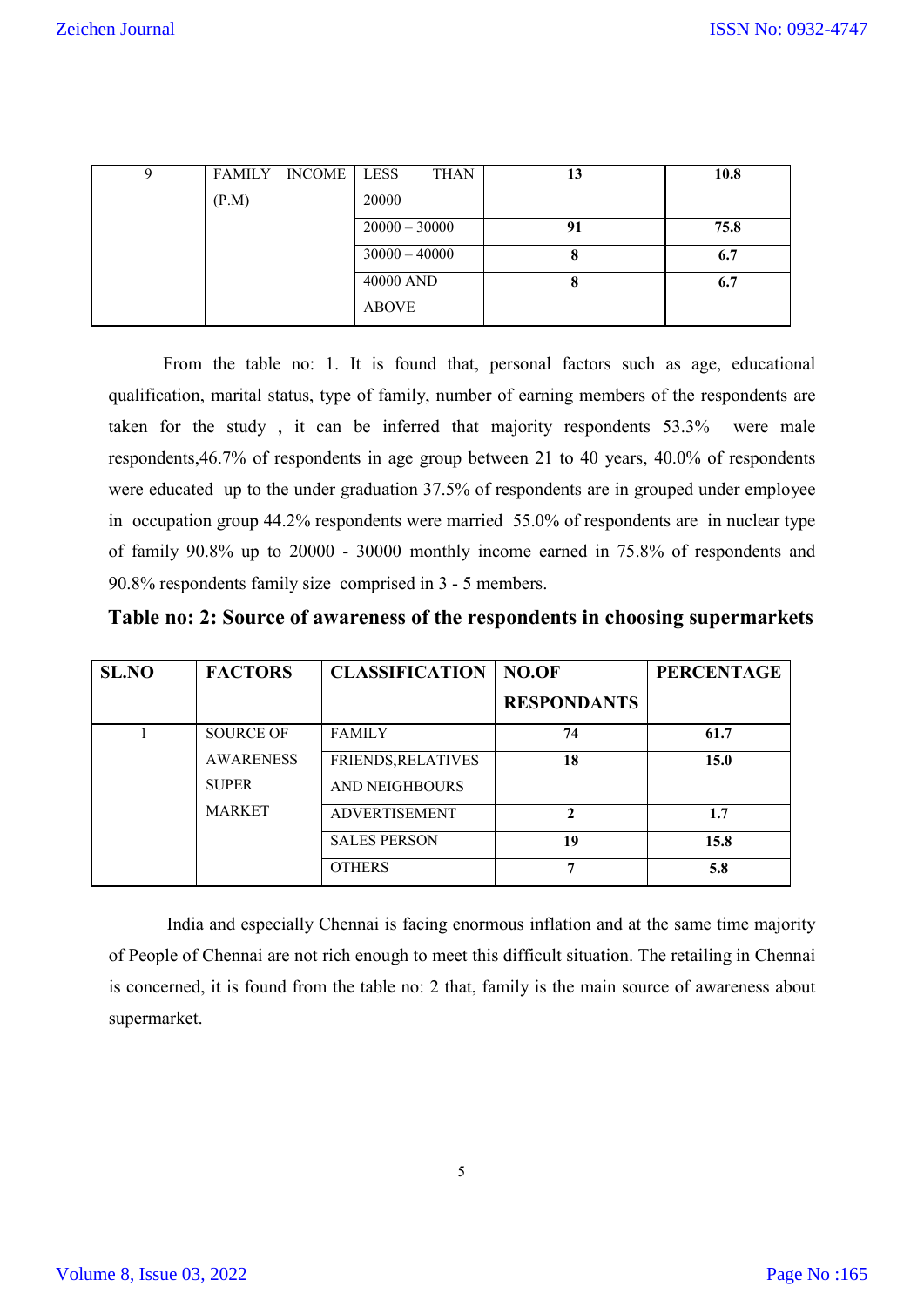| <b>SL.NO</b>   | <b>FACTORS</b>             | <b>SATISFACTION</b>               | NO OF                   | <b>PERCENTAGE</b> |
|----------------|----------------------------|-----------------------------------|-------------------------|-------------------|
|                |                            | <b>LEVEL</b>                      | <b>RESPONDENTS</b>      |                   |
| $\overline{1}$ | <b>FACILITY OF DISPLAY</b> | <b>HIGHLY</b><br>$\overline{DIS}$ | $\overline{\mathbf{3}}$ | 2.5               |
|                |                            | <b>SATISFIED</b>                  |                         |                   |
|                |                            | <b>DIS SATISFIED</b>              | 28                      | 23.3              |
|                |                            | <b>SATISFIED</b>                  | 39                      | 32.5              |
|                |                            | <b>HIGHLY</b>                     | 50                      | $\overline{41.7}$ |
|                |                            | <b>SATISFIED</b>                  |                         |                   |
| $\overline{2}$ | <b>NEATNESS</b>            | <b>HIGHLY</b><br><b>DIS</b>       | $\mathbf{1}$            | $\boldsymbol{.8}$ |
|                |                            | <b>SATISFIED</b>                  |                         |                   |
|                |                            | <b>DIS SATISFIED</b>              | 72                      | 60.0              |
|                |                            | <b>SATISFIED</b>                  | 20                      | 16.7              |
|                |                            | <b>HIGHLY</b>                     | 27                      | 22.5              |
|                |                            | <b>SATISFIED</b>                  |                         |                   |
| $\overline{4}$ | <b>SPACIOUS</b>            | DIS SATISFIED                     | 35                      | 30.8              |
|                |                            | <b>SATISFIED</b>                  | 32                      | 26.7              |
|                |                            | <b>HIGHLY</b>                     | 51                      | 42.5              |
|                |                            | <b>SATISFIED</b>                  |                         |                   |
|                |                            |                                   |                         |                   |
| $\overline{5}$ | <b>LIGHTING</b>            | <b>DIS SATISFIED</b>              | 30                      | 25.0              |
|                |                            | <b>SATISFIED</b>                  | 39                      | 32.5              |
|                |                            | <b>HIGHLY</b>                     | 51                      | 42.5              |
|                |                            | <b>SATISFIED</b>                  |                         |                   |
| 6              | FREE AIR FACILITY          | <b>DIS SATISFIED</b>              | 31                      | 25.8              |
|                |                            | <b>SATISFIED</b>                  | 45                      | 37.5              |
|                |                            | <b>HIGHLY</b>                     | 44                      | 36.7              |
|                |                            | <b>SATISFIED</b>                  |                         |                   |

# **Table no: 3: Satisfaction level of respondents in choosing supermarkets**

It is found that table no:3 Satisfaction level of respondents in choosing supermarkets, facility display highly satisfied with 41.7%, facility spacious highly satisfied with 42.5%, facility lightning highly satisfied with 42.5%,facility free air is satisfied with 37.5% and facility neatness is dissatisfied with 60.0%.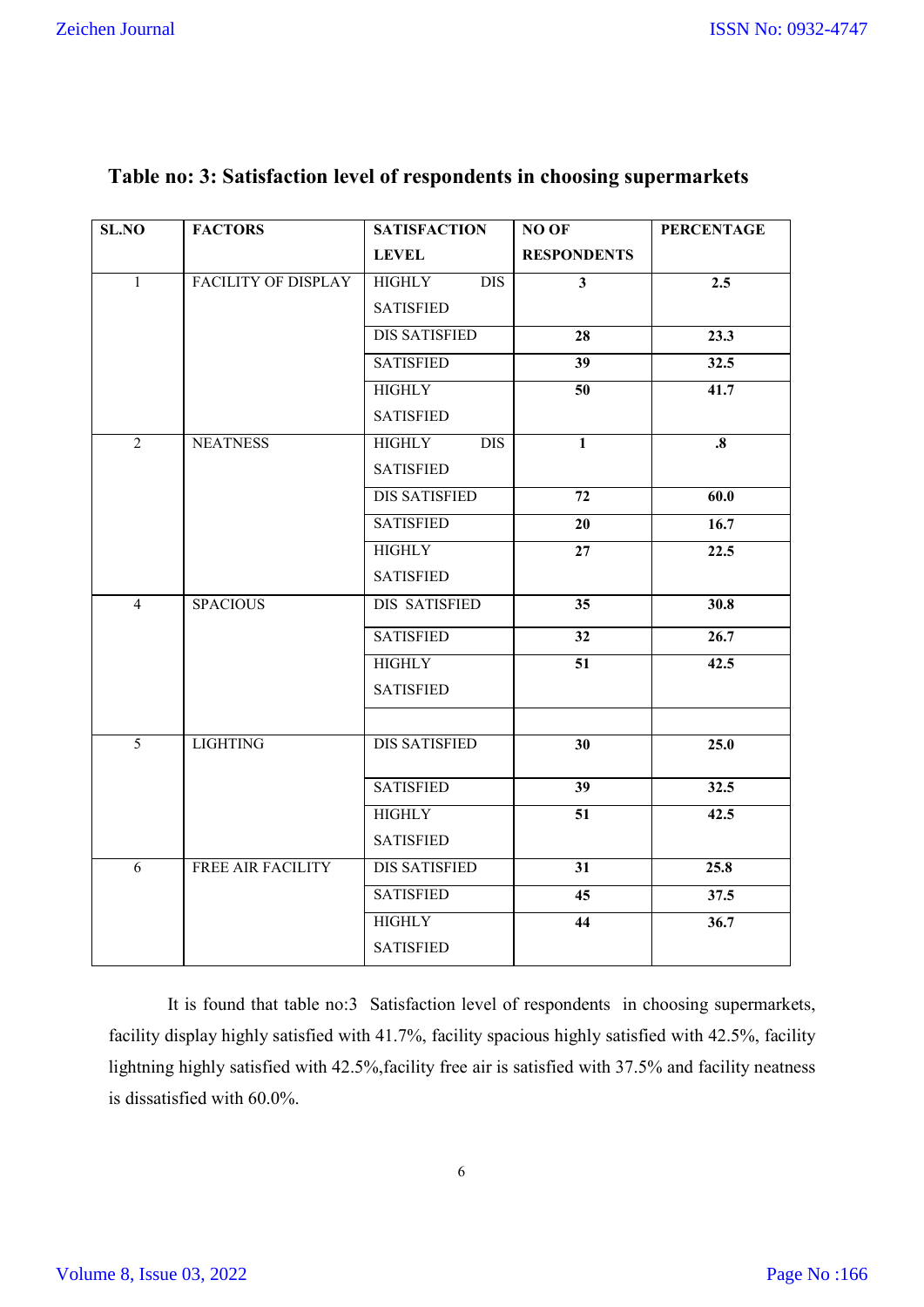| <b>SL.NO</b>   | <b>FACTORS</b>      | <b>SATISFACTION</b> | NO OF              | <b>PERCENTAGE</b> |
|----------------|---------------------|---------------------|--------------------|-------------------|
|                |                     | <b>LEVEL</b>        | <b>RESPONDENTS</b> |                   |
| $\mathbf{1}$   | <b>PACKAGE</b>      | LOW                 | 38                 | 31.7              |
|                |                     | <b>NORMAL</b>       | 43                 | 35.8              |
|                |                     | GOOD                | 39                 | 32.5              |
| $\overline{2}$ | <b>PRICE</b>        | LOW                 | 40                 | 33.3              |
|                |                     | <b>NORMAL</b>       | $\overline{45}$    | $\overline{37.5}$ |
|                |                     | GOOD                | 35                 | 29.2              |
| $\overline{3}$ | <b>QUALITY</b>      | LOW                 | 48                 | 40.0              |
|                |                     | <b>NORMAL</b>       | 47                 | 39.2              |
|                |                     | <b>GOOD</b>         | 25                 | 20.8              |
| $\overline{4}$ | <b>QUANTITY</b>     | <b>LOW</b>          | 38                 | 31.7              |
|                |                     | <b>NORMAL</b>       | 43                 | 35.8              |
|                |                     | <b>GOOD</b>         | $\overline{39}$    | 32.5              |
| $\overline{5}$ | <b>PACKAGE</b>      | LOW                 | 35                 | 29.2              |
|                |                     | <b>NORMAL</b>       | 47                 | 39.2              |
|                |                     | GOOD                | 38                 | 31.7              |
| $\overline{6}$ | <b>AVAILABILITY</b> | LOW                 | 30                 | 25.0              |
|                | OF PRODUCTS         | <b>NORMAL</b>       | 47                 | 39.2              |
|                |                     | GOOD                | $\overline{43}$    | 35.8              |
| $\overline{7}$ | <b>VARIETY</b>      | <b>LOW</b>          | $\overline{16}$    | $\overline{13.3}$ |
|                |                     | <b>NORMAL</b>       | $\overline{57}$    | 47.5              |
|                |                     | POOR                | $\overline{47}$    | $\frac{1}{39.2}$  |
| $\overline{8}$ | <b>APPEARANCE</b>   | <b>POOR</b>         | $\overline{30}$    | 25.0              |
|                | $\rm OF$            | <b>NORMAL</b>       | 47                 | 39.2              |
|                | <b>SUPERMARKETS</b> | GOOD                | 43                 | 35.8              |

# **Table no: 4: Factors influencing the respondents in choosing supermarkets**

It is found that in table no:4 : Factors influencing the respondents in choosing supermarkets of package are normal with 35.8%, price with 37.5%,quality is low with 40.0%,quantity is normal with 35.8%, availability of product is normal with 39.2%, verity of product is normal with 47.5% and appearance of supermarket is normal with 39.2.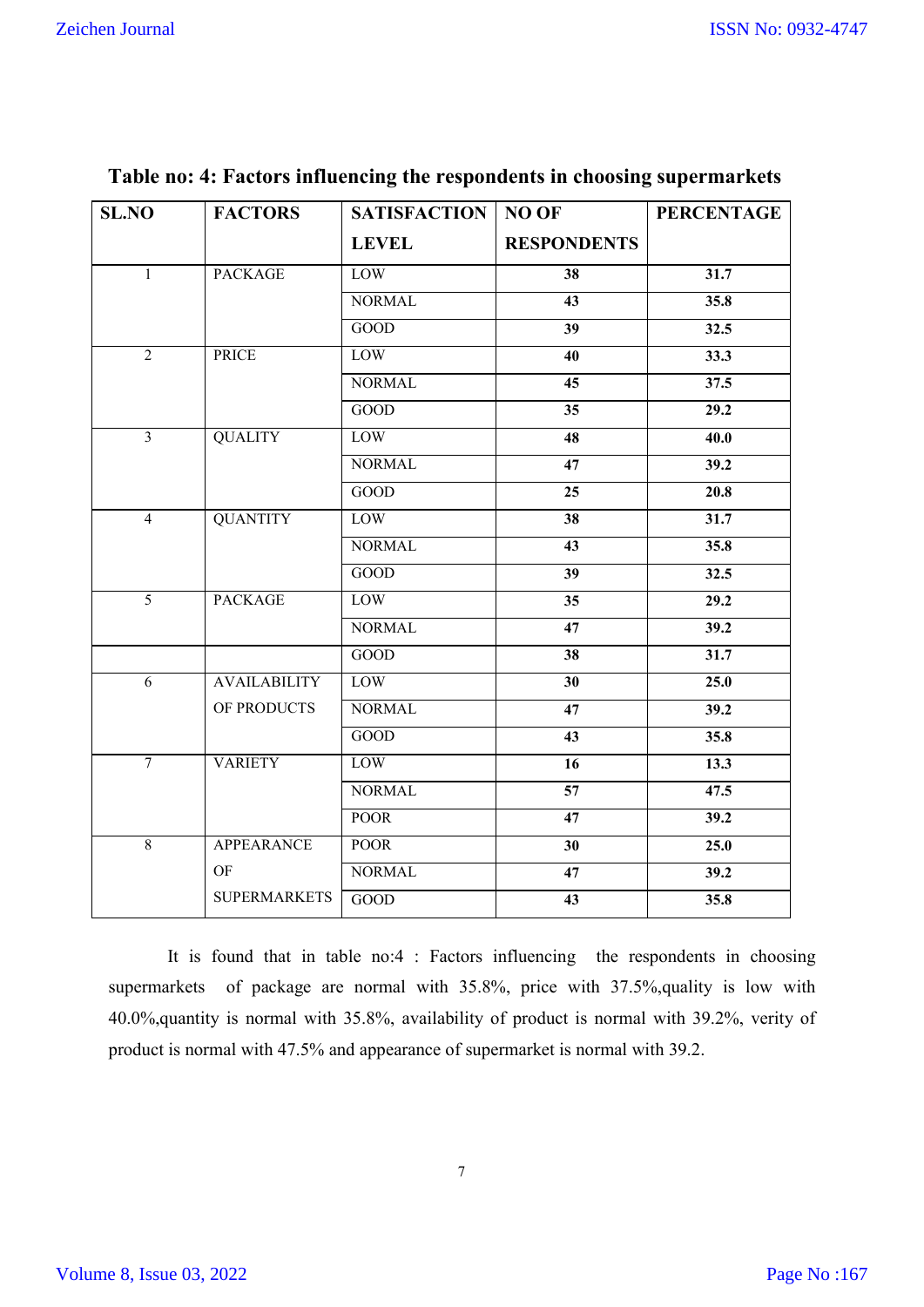| $\cdot$ |                 |                               |    |      |
|---------|-----------------|-------------------------------|----|------|
|         | PROBLEM         | <b>YES</b>                    | 42 | 35   |
|         | FACED           | NO.                           | 78 | 65   |
| າ       | <b>REACTION</b> | <b>THE</b><br><b>IGNORE</b>   | 13 | 10.8 |
|         | <b>TOWARDS</b>  | <b>PROBLEM</b>                |    |      |
|         | <b>PROBLEM</b>  | <b>TO</b><br><b>COMPLAINT</b> | 68 | 56.7 |
|         |                 | <b>AUTHORITY</b>              |    |      |
|         |                 | <b>THE</b><br><b>RETURN</b>   | 39 | 32.5 |
|         |                 | <b>GOODS</b>                  |    |      |

**Table no: 5 Table showing the problems faced and reaction towards problems faced by the respondents:** 

It is found that in table no: 4: Factors influencing the respondents in choosing supermarkets problems are faced 35% and the respondents does not face any problem with 65%. If the respondents face any problem they will complain to authority with 56.7%

# **Chi square analysis:**

| Table no: 6: Table showing analysis of Personal factors and its dependence on |  |
|-------------------------------------------------------------------------------|--|
| items purchase in supermarket.                                                |  |

| <b>Hypothesis</b> | <b>Personal factors</b>  | Chi-square | <b>Personal value</b> | <b>Result</b> |
|-------------------|--------------------------|------------|-----------------------|---------------|
| number            |                          | value      |                       |               |
| H1                | Gender                   | 7.727      | .052                  | Significant   |
| H2                | Age                      | 34.291     | .000                  | Significant   |
| H <sub>3</sub>    | <b>Educational level</b> | 16.605     | .055                  | Significant   |
| H <sub>4</sub>    | Occupation               | 24.241     | .019                  | Significant   |
| H <sub>5</sub>    | Marital status           | 8.608      | .035                  | Significant   |
| H <sub>6</sub>    | Type of family           | 22.261     | .000                  | Significant   |
| H7                | Size of family           | 22.261     | .000                  | Significant   |
| H <sub>8</sub>    | Member in family         | 14.256     | .027                  | Significant   |
| H <sup>9</sup>    | Family income            | 26.463     | .002                  | Significant   |

It is found from the table no: 6 that, personal factors have strong influence in selecting the supermarket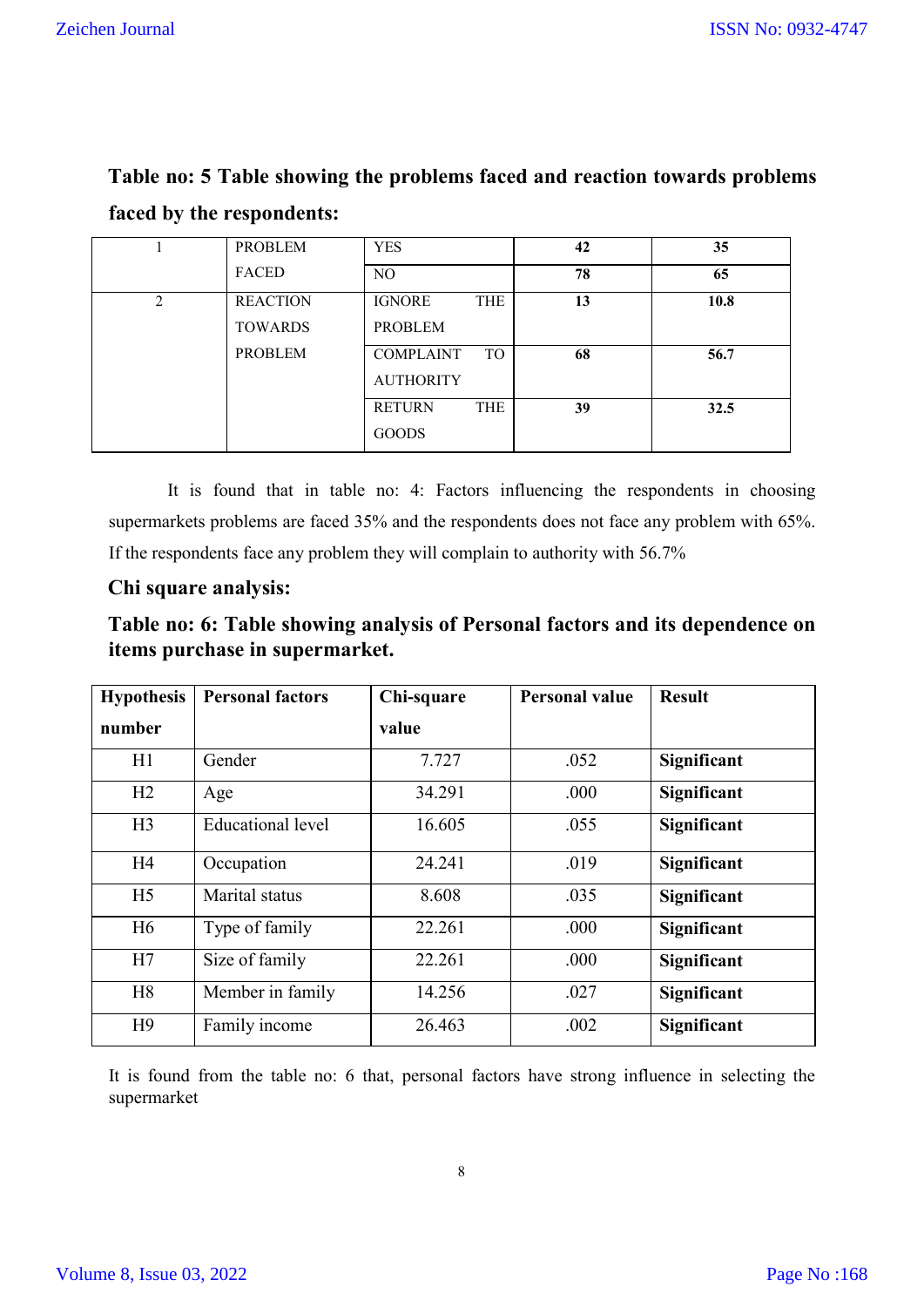|              |  |  |  |  | Table: 7: Personal factors and reaction towards problems of customers in |  |
|--------------|--|--|--|--|--------------------------------------------------------------------------|--|
| supermarket. |  |  |  |  |                                                                          |  |

| <b>Hypothesis</b> | <b>Personal factors</b>  | Chi-square | <b>Personal value</b> | <b>Result</b>          |
|-------------------|--------------------------|------------|-----------------------|------------------------|
| number            |                          | value      |                       |                        |
| H1                | Gender                   | 1.044      | .593                  | <b>Not Significant</b> |
| H2                | Age                      | 7.918      | .244                  | <b>Not Significant</b> |
| H <sub>3</sub>    | <b>Educational level</b> | 3.224      | .780                  | <b>Not Significant</b> |
| H4                | Occupation               | 18.568     | .017                  | Significant            |
| H <sub>5</sub>    | Marital status           | 10.141     | .006                  | Significant            |
| H <sub>6</sub>    | Type of family           | 1.965      | .374                  | <b>Not Significant</b> |
| H7                | Size of family           | 1.965      | .374                  | <b>Not Significant</b> |
| H <sub>8</sub>    | Member in family         | 9.579      | .048                  | <b>Significant</b>     |
| H9                | Family income            | 14.255     | .027                  | Significant            |

It is found from the table7, that occupation, marital status, earning members in family, family income have strong influence in reacting towards problems faced by respondents of super market.

### **Findings of the study:**

- The majority (53.3%) are of male respondents.
- The majority  $(40.0\%)$  respondents are of 21 to 40 years.
- The majority respondents (37.5%) are educated under graduate level
- The majority respondents (55.0%) are married.
- The majority respondents (90.8%) are nuclear family
- The majority of respondents family size is (90.8%) are 3-5 members.
- The majority of respondents monthly income is  $(75%)$  are in the group of  $20000 30000$ .
- The majority of respondents (60.0%) were dissatisfied in neatness. The majority of respondents (40.0%) dissatisfied with the quality. The majority of respondents (56.7%) were complaining to authority while problem faced.